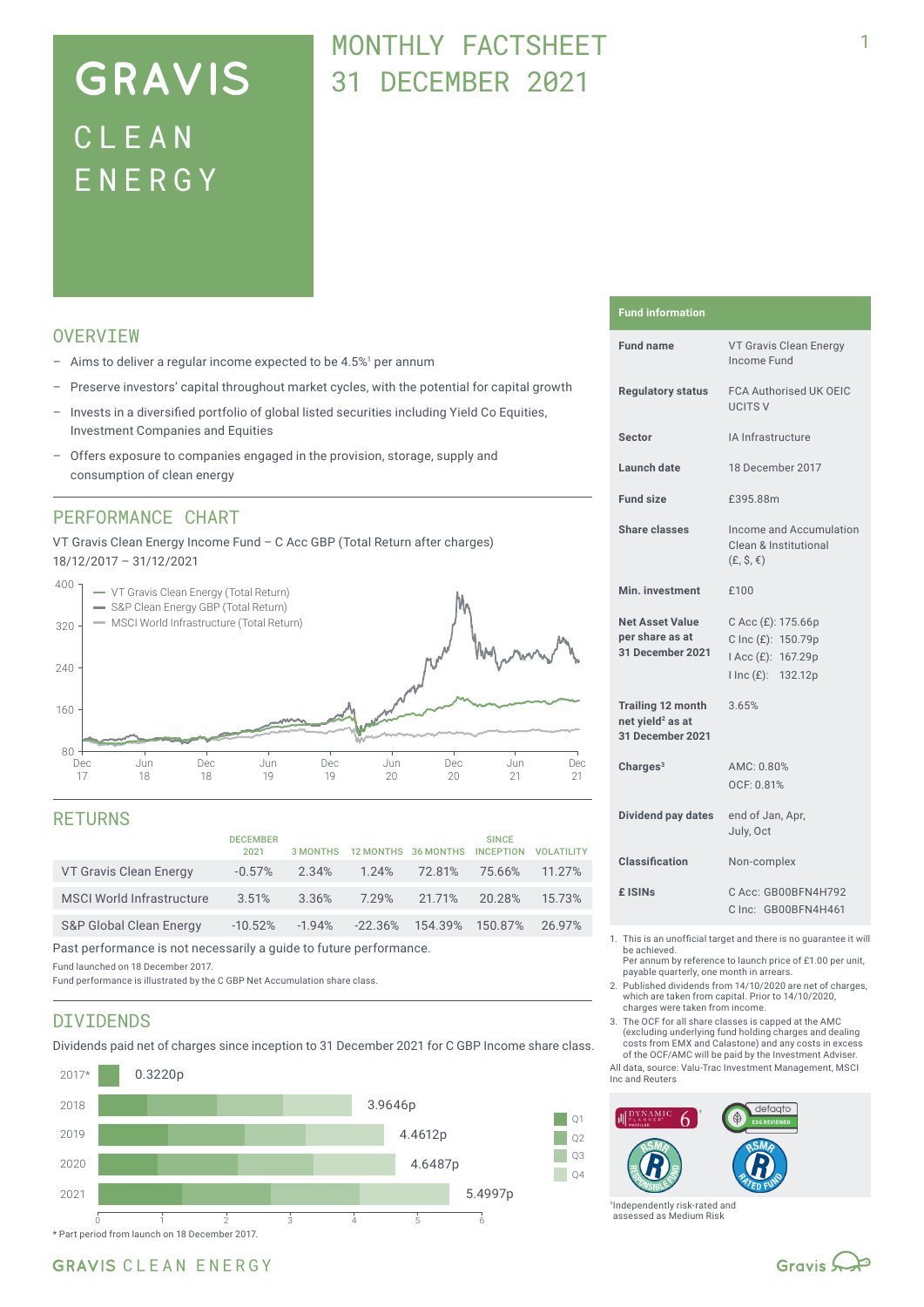## **GRAVIS** CLEA N ENERG Y

## MONTHLY FACTSHEFT 31 DECEMBER 2021

### FUND ADVISER'S REPORT

#### The strategy delivered a modest positive return over the course of the full year

The strategy drifted lower throughout December, recording a total return of -0.57% (C Accumulation GBP). The most significant detractors to performance were Atlantica Sustainable Infrastructure, Clearway Energy and Hannon Armstrong among a broader cohort of US and Canadian yield companies which generally lost value in December. By contrast, the Fund's UK-listed renewables exposures performed well, albeit not sufficiently to offset the weakness seen elsewhere in the portfolio. Greencoat UK Wind, a position that was increased significantly in November, generated the greatest positive contribution and is well placed to benefit from its exposure to spot power prices in the UK as well as a sizeable element of index-linked cash flows via Renewable Obligation Certificates, for example.

Although it was disappointing to end the year in such a manner, the strategy delivered a modest positive return over the course of the full year. This compares favourably when viewed against the significant loss in value recorded by the broader Clean Energy sector, which retraced from its overheated levels in January 2021.

EQT's acquisition of Covanta Holding Corp completed, releasing capital during the period. The company, which generates energy from waste (among other activities), contributed approximately 70bps to performance during 2021. In GBP terms (the Fund's base currency), the takeover price was c.£15.17 per share compared to a book cost of c.£9.50, without considering dividends received during the total holding period of approximately two years.

In December, noteworthy transactions included participation in an oversubscribed equity raise undertaken by Octopus Renewable Infrastructure through which the Fund increased its existing exposure considerably. Price weakness also provided an attractive opportunity to add to Brookfield Renewables Corporation in the US.

The early stages of 2022 have seen a continuation in selling pressure across the portfolio's North American holdings. Rather than being sector/theme specific, US equity markets have tracked lower more broadly, most likely in response to hawkish rhetoric around interest rates from the FOMC. Market corrections can of course be healthy, and in the Fund's target universe we observe that valuations are more reasonable on a range of metrics. On balance, US and Canadian Yield Cos are now trading at ratings last seen in mid-2020 thus providing a more solid foundation from which to move forward.

#### Fourth quarter dividend announced

Income distributions for the fourth quarter of 2021, payable in January, amounted to 1.4156p per C Income GBP unit and 1.2398p per I Income GBP unit. Distributions declared over the full calendar year amounted to 5.4997p per C Income GBP unit and 4.7816p per I Income GBP unit, reflecting considerable growth year-on-year. The trailing 12-month yield on the C Income GBP units is 3.65%.

#### Will Argent

Investment Adviser Gravis Advisory Ltd william.argent@graviscapital.com

#### **Investment Adviser**

Gravis Advisory Limited is owned and managed by Gravis Capital Management Ltd ("Gravis"). Gravis was established in May 2008 as a specialist investor in infrastructure and now manages c.£3bn of assets in the sector in the UK. GCM is authorised and regulated by the FCA.

Funds under management include the FTSE 250 companies GCP Infrastructure Investments Ltd and GCP Student Living Plc, and GCP Infrastructure Income Fund Ltd. Gravis has won numerous awards for their alternative approach to long term, secure, income-generative investments. Gravis Advisory Limited is Investment Adviser to the c.£842m VT Gravis UK Infrastructure Income Fund, the c.£396m VT Gravis Clean Energy Income Fund, the c.£80m VT Gravis UK Listed Property (PAIF) Fund and the c.£39m VT Gravis Digital Infrastructure Income Fund.

#### **Sales Contacts**

William MacLeod 07836 695442 william.macleod@graviscapital.com

Ollie Matthews 07787 415151 ollie.matthews@graviscapital.com

Robin Shepherd 07971 836433 robin.shepherd@graviscapital.com

Nick Winder 07548 614184 nick.winder@graviscapital.com

Cameron Gardner 07835 142763 cameron.gardner@graviscapital.com

#### **Dealing**

Valu-Trac 01343 880344 cleanenergy@valu-trac.com Available on all platforms

## CORRELATION, PERFORMANCE AND VOLATILITY COMPARISON

18 December 2017 – 31 December 2021

|                                  | <b>CORRELATION</b>       | <b>RETURN</b> | <b>VOLATILITY</b> | <b>YIELD</b> |
|----------------------------------|--------------------------|---------------|-------------------|--------------|
| VT Clean Energy (C Acc GBP)      | $\overline{\phantom{a}}$ | 75.7%         | 11.3%             | 3.6%         |
| <b>MSCI World Infrastructure</b> | 0.06                     | 20.3%         | 15.7%             | 4.1%         |
| S&P Global Clean Energy          | 0.18                     | 150.9%        | 27.0%             | $1.5\%$      |

Past performance is not necessarily a guide to future performance.